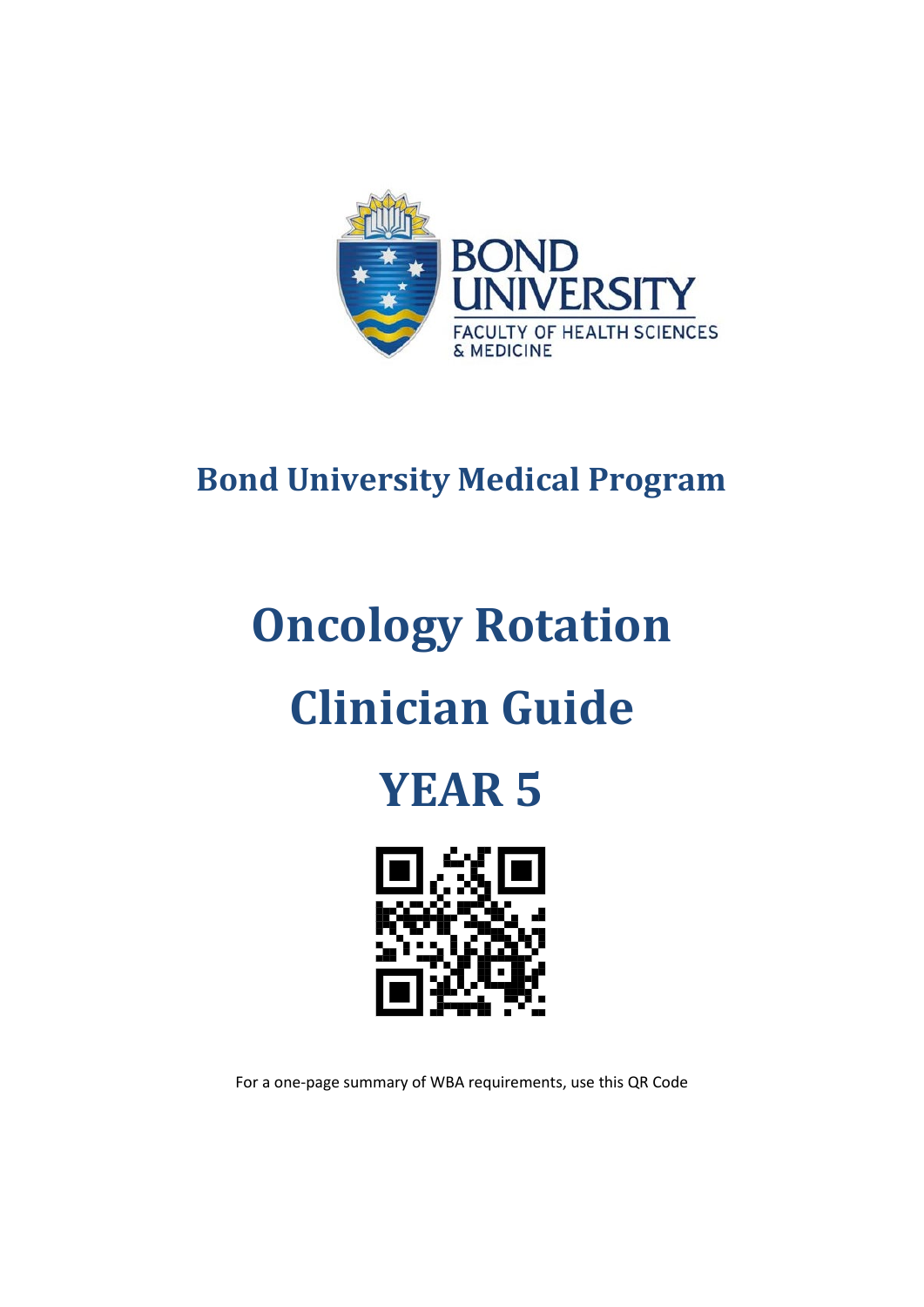## **Introduction**

Students in the final year of the Bond University Medical Program have 6 rotations to train in a broad array of medical, surgical, and other specialities.

These Rotations are made up from one of each of:

- Anaesthetics, Critical Care, and orthopaedics (2 weeks of each)
- Elective or Capstone
- Emergency Medicine,
- Flexible/End of year elective
- General Practice,
- Selective

The capstone, elective, flexible and selective rotations provide students' a choice of interest area, or speciality placement, to gain additional clinical experience on top of specified clinical curriculum placements.

The learning priorities for all clinical specialities are to gain insight and understanding of the most common presentations and conditions encountered. It is anticipated that all students will have opportunities to enhance their skills in history taking and clinical examination. Students should also be encouraged to translate the information from patient interactions into commonly used formats by interns, such as *ISBAR (Introduction, Situation, Background, Assessment, and Recommendation)* Additional specific procedural skills development is welcomed

#### **Timetable and Contacts**

**Students are expected to be present 5 days a week during their rotation**. If students are unable to attend for any reason, they are required to advise the clinician, hospital co-ordinator (where available) and the Placements Team at Bond University.

Student involvement in the day-to-day care and management of patients provides the best opportunity for learning. Students will be able learn the most through interviewing and examining patients and being involved in clinical decision making at the bed side.

As well as clinical knowledge, students must display other professional skills such as working well within the multidisciplinary team, considering the psychological and social impact of the illness on the patient and the family, being honest, empathetic, and respectful with regard to the patient's choices and decisions.

It is also important for students to recognise their own limitations, competencies, and scope of practice associated with their stage of training.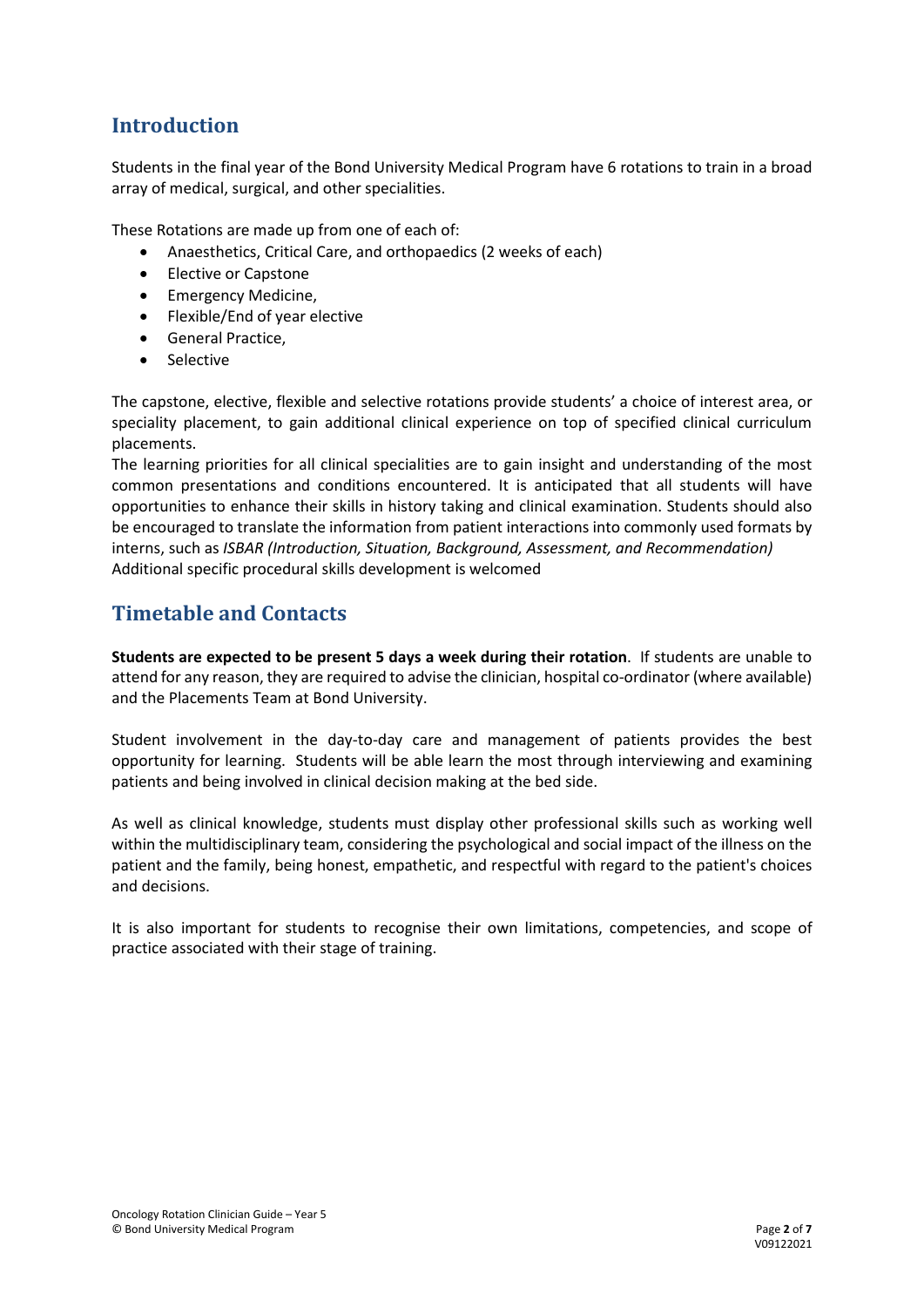# **MD Program Learning Outcomes**

#### **MEDI72-YR5 Extended Clinical Practice and Research, A, B & C and Doctor of Medicine (MD)**

- 1. Science and Scholarship: The medical graduate as scientist and scholar (SS)
- 2. Clinical Practice: The medical graduate as practitioner (CP)
- 3. Health and Society: The medical graduate as a health advocate (HS)
- 4. Professionalism and Leadership: The medical graduate as a professional and leader (PL)

The Australian Medical Council's Graduate Outcome Statements are organised into four domains. Within this subject, the framework mapped to the learning outcomes are: Science and Scholarship Domain (learning outcomes 1-3), Clinical Practice Domain (learning outcomes 4-11), Health and Society Domain (learning outcomes 12-15) and Professionalism and Leadership Domain (learning outcomes 16-21).

| Program<br>LOs 2022 | 2022          | <b>Description</b><br>On successful completion of this program the learner will be able to:                                                                                                                                                                                      | <b>AMC Domain</b>                               |
|---------------------|---------------|----------------------------------------------------------------------------------------------------------------------------------------------------------------------------------------------------------------------------------------------------------------------------------|-------------------------------------------------|
| 01                  | <b>Y5SS01</b> | Apply current medical and scientific knowledge to individual patients, populations and<br>health systems.                                                                                                                                                                        | 1.1, 1.2, 1.3,<br>1.4                           |
| 02                  | <b>Y5SS02</b> | Apply evidence-based and environmentally sustainable healthcare practices in patient care<br>and research methodology.                                                                                                                                                           | 1.5, 1.6, 2.7                                   |
| 03                  | <b>Y5SS03</b> | Apply project management and/or communication skills to complete an evidence based<br>and professionally focussed project including its dissemination.                                                                                                                           | 1.1, 1.5, 1.6,<br>3.3, 4.9                      |
| 04                  | <b>Y5CP01</b> | Demonstrate cognitive, technical and interpretive skills in undertaking an accurate,<br>detailed system-focussed history from a range of patients within a variety of clinical<br>settings.                                                                                      | 2.1, 2.2                                        |
| 05                  | <b>Y5CP02</b> | Perform an accurate and complete physical examination on any body system including a<br>mental state examination.                                                                                                                                                                | 2.3                                             |
| 06                  | <b>Y5CP03</b> | Use knowledge of common conditions, the patient history and physical examination<br>findings, and clinical data, to undertake clinical reasoning and formulate probable and<br>differential diagnoses.                                                                           | 2.2, 2.3, 2.4,<br>2.7, 2.8, 2.10                |
| 07                  | <b>Y5CP04</b> | Recognise and assess deteriorating and critically unwell patients who require immediate<br>care and perform common emergency and life support procedures.                                                                                                                        | 2.12                                            |
| 08                  | <b>Y5CP05</b> | Safely perform a range of common procedures.                                                                                                                                                                                                                                     | 2.6, 2.11, 2.14                                 |
| 09                  | <b>Y5CP06</b> | Safely prescribe by applying the principles of "quality use of medicines" in an<br>environmentally sustainable way.                                                                                                                                                              | , 2.7                                           |
| 10                  | <b>Y5CP07</b> | Select and justify common investigations, with regard to the pathological basis of disease,<br>utility, safety, cost-effectiveness, and sustainability, and interpret their results.                                                                                             | 2.5, 3.7                                        |
| 11                  | <b>Y5CP08</b> | Formulate an initial management plan in consultation with patients, family and carers<br>across a variety of clinical settings with consideration of psychosocial, environmental and<br>cultural aspects that may influence management.                                          | 2.1, 2.7, 2.9,<br>2.13, 2.14,<br>2.15, 3.2, 3.4 |
| 12                  | <b>Y5HS01</b> | Apply evidence from behavioural science and population health research, integrate<br>prevention, early detection, health maintenance and chronic disease management into<br>clinical practice.                                                                                   | 1.6, 2.10, 3.5                                  |
| 13                  | <b>Y5HS02</b> | Recognise and critically reflect on the diversity of populations regarding health issues<br>applicable to the relevant unique historical, social and cultural contexts in the clinical and<br>community settings including First Nations peoples.                                | 3.1, 3.2, 3.4,<br>3.5, 3.8, 3.9                 |
| 14                  | <b>Y5HS03</b> | Recognise and understand the complex interactions between the healthcare systems and<br>environment, as well as the doctor and patient, whilst reflecting on power and privilege, to<br>understand the role of these to ensure a culturally responsive and safe working context. | 2.1, 2.8, 3.4,<br>3.6, 3.7, 4.5                 |
| 15                  | <b>Y5HS04</b> | Communicate successfully in all roles including health advocacy, education, assessment,<br>appraisal and with the First Nations peoples.                                                                                                                                         | 2.1, 3.3, 3.4,<br>3.8, 4.9                      |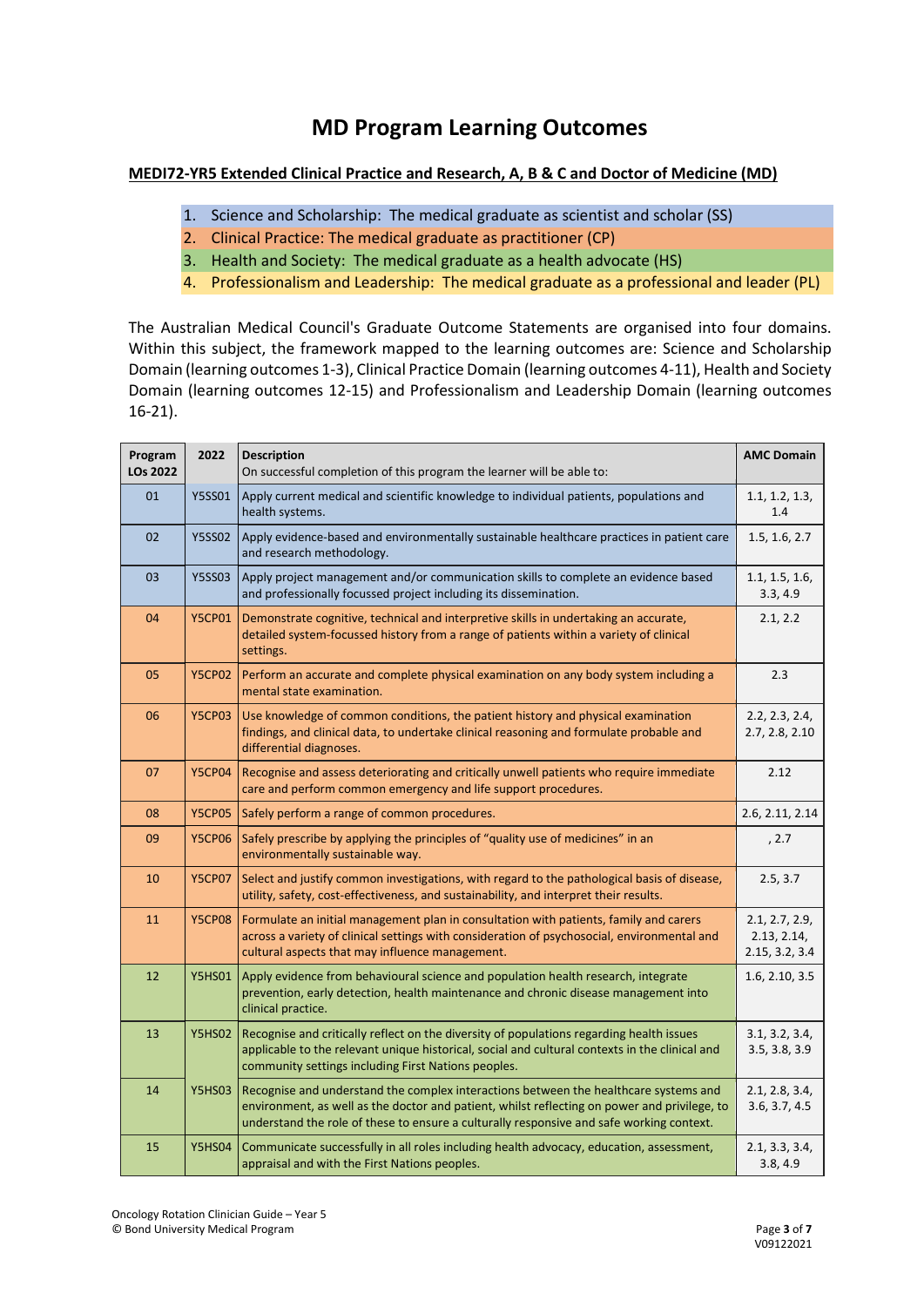| 16 | Y5PL01 | Contribute to teams providing care to patients according to "Good Medical Practice: A<br>Code of Conduct for Doctors in Australia" and "Good Medical Practice: A Guide for Doctors<br>in New Zealand"                                                                                                                            | 4.1, 4.2, 4.3,<br>4.4, 4.5, 4.6,<br>4.7, 4.8, 4.9,<br>4.10 |
|----|--------|----------------------------------------------------------------------------------------------------------------------------------------------------------------------------------------------------------------------------------------------------------------------------------------------------------------------------------|------------------------------------------------------------|
| 17 | Y5PL02 | Explain and apply the principles and concepts of medical ethics including physician virtue<br>and the 'four principles' of autonomy, beneficence, non-maleficence and justice in the<br>context of team-based patient care.                                                                                                      | 3.6, 4.1, 4.2,<br>4.3, 4.4, 4.6,<br>4.10                   |
| 18 | Y5PL03 | Apply the legal responsibilities of a medical practitioner across a range of professional and<br>personal contexts in the practice of team-based patient-care.                                                                                                                                                                   | 2.15, 4.1, 4.2,<br>4.3, 4.10                               |
| 19 | Y5PL04 | Evaluate the performance of self and others as self-regulated and effective members of a<br>diverse healthcare team in the management of a case load, respecting the roles of all<br>healthcare professionals within the clinical setting and community settings, demonstrating<br>professional foundation and essential skills. | 3.1, 4.1, 4.2,<br>4.6, 4.7, 4.8,<br>4.9                    |
| 20 | Y5PL05 | Demonstrate, and role model for junior medical students, skills to support the planned and<br>active development of a career.                                                                                                                                                                                                    | 4.1, 4.2, 4.3,<br>4.8, 4.9                                 |
| 21 | Y5PL06 | Demonstrate, and role model for junior medical students, the active management of<br>selfcare in a clinical environment as part of a clinical team managing patients.                                                                                                                                                            | 4.1, 4.2, 4.5,<br>4.6, 4.7, 4.9                            |

### **Oncology Rotation**

The basis of the Oncology selective is for students to see patients with cancer requiring a multi-modal therapeutic approach, and to experience firsthand the daily routine and practice of medicine by an oncologist and the associated multidisciplinary hospital team. Students are expected to learn about the clinical assessment and management of oncology patients.

The knowledge explosion and rapid advances in medicine generally, and management of cancers and metastatic disease, mean that it is impossible to cover everything in one single rotation. However, knowledge of common presentations will provide a firm foundation for students continuing professional development.

#### **Goals**

The goals for the Oncology rotation are:

- To provide students with learning experiences associated with the clinical care of Oncology patients
- For students to hone their history taking and examination skills and use clinical reasoning to form diagnoses and differential diagnoses
- For students to learn about and to become comfortable discussing clinical management of patients
- For students to develop clinical knowledge and understanding of the common conditions in Oncology
- To provide students with a real-life clinical working environment and opportunity to work with a clinical team.

# **Learning Outcomes**

Students must be able to:

- Demonstrate the ability to take a complex Medical and Oncology history as well as a focused system history.
- Correctly perform a physical examination with focus on the relevant systems including related systems examination and relevant procedures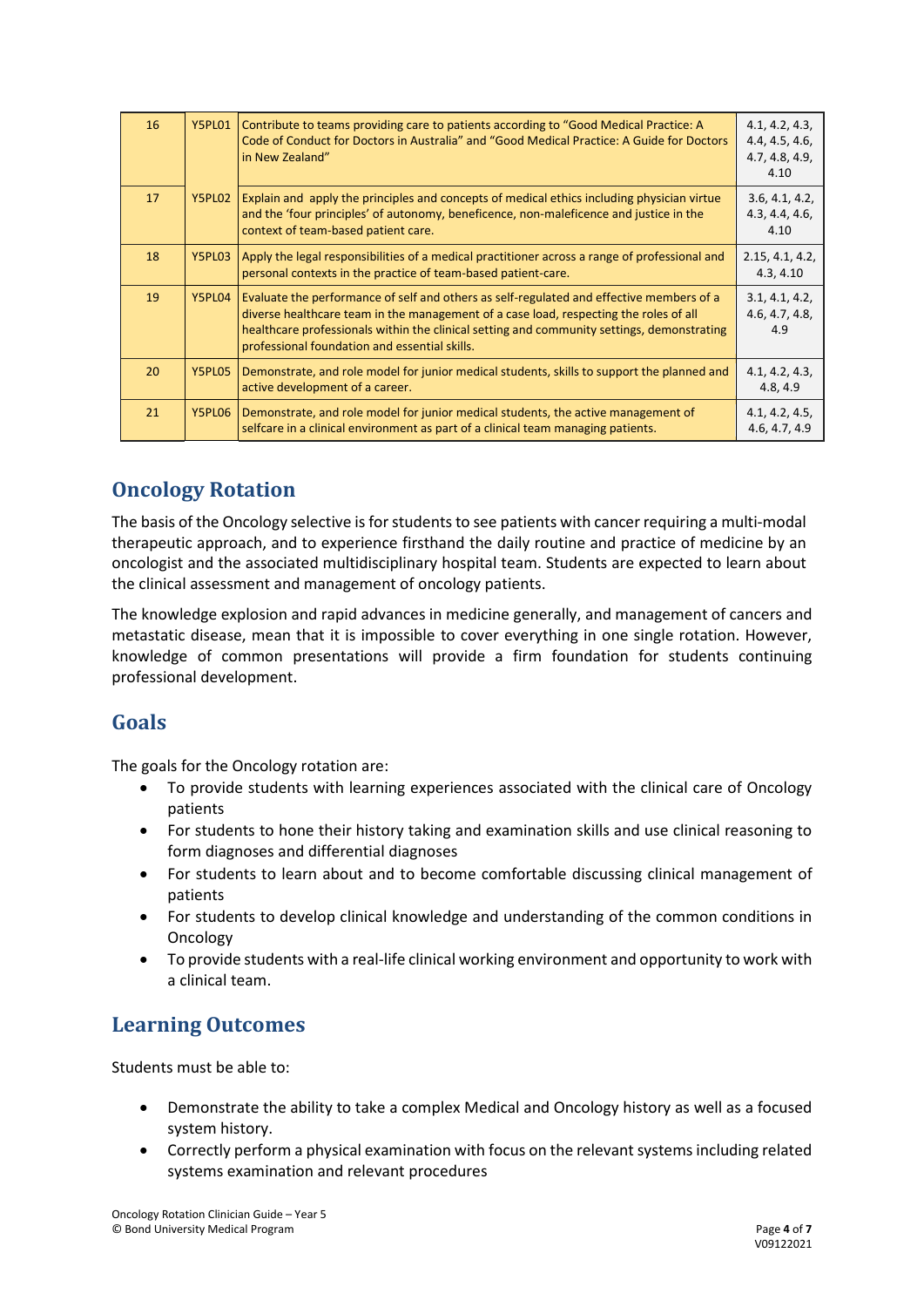- Demonstrate correct appraisal and assessment of symptoms and signs
- Apply clinical reasoning skills to formulate clear differential diagnoses and a management plan
- Recognise serious oncological complications requiring urgent management/intervention
- Demonstrate understanding and application of pharmacological, medical, palliative and surgical management of Oncology patients
- Justify and interpret commonly used investigations, and understand common management;
- Interpret the results of commonly encountered diagnostic tests and imaging in these patients;
- Evaluate when procedures are indicated as well as the associated risks and benefits.

#### **Clinical Supervision and Assessment**

Formal educational sessions should be conducted every week throughout the clinical rotation to reinforce and enhance student learning. These sessions may vary throughout the placement.

Students have multiple workplace-based assessments (WBA) to successfully complete as a requirement for progression in the Medical Program. Assessments are completed in Osler ePortfolio, a cloud-based mobile assessment technology.

**1. In-Training Assessment (ITA)** is a workplace-based assessment tool utilised in clinical rotations. In the ITA, the clinical supervisor provides comments about student overall performance on that rotation. The ITA is a summary evaluation of whether students have met the requirements of that rotation for:

- Clinical knowledge
- Clinical History taking and physical examination skills
- Communication and
- Personal and professional behaviour

**ITA:** The ITA can only be completed by the supervising Consultant or their delegate after seeking opinion from the team about the student performance. **The ITA is due in Week 7.**

**2. Mini-CEX:** During the clinical placement, students will be supervised by a number of clinicians such as those in specialist training pathways in the medical team. Students are encouraged to participate in active learning by interacting with patients, conducting a relevant clinical activity. Students are required to evidence this as Mini-CEXs which can be assessed by these team members. Students are required to complete and evidence FOUR (**4) Mini-CEX** during this placement: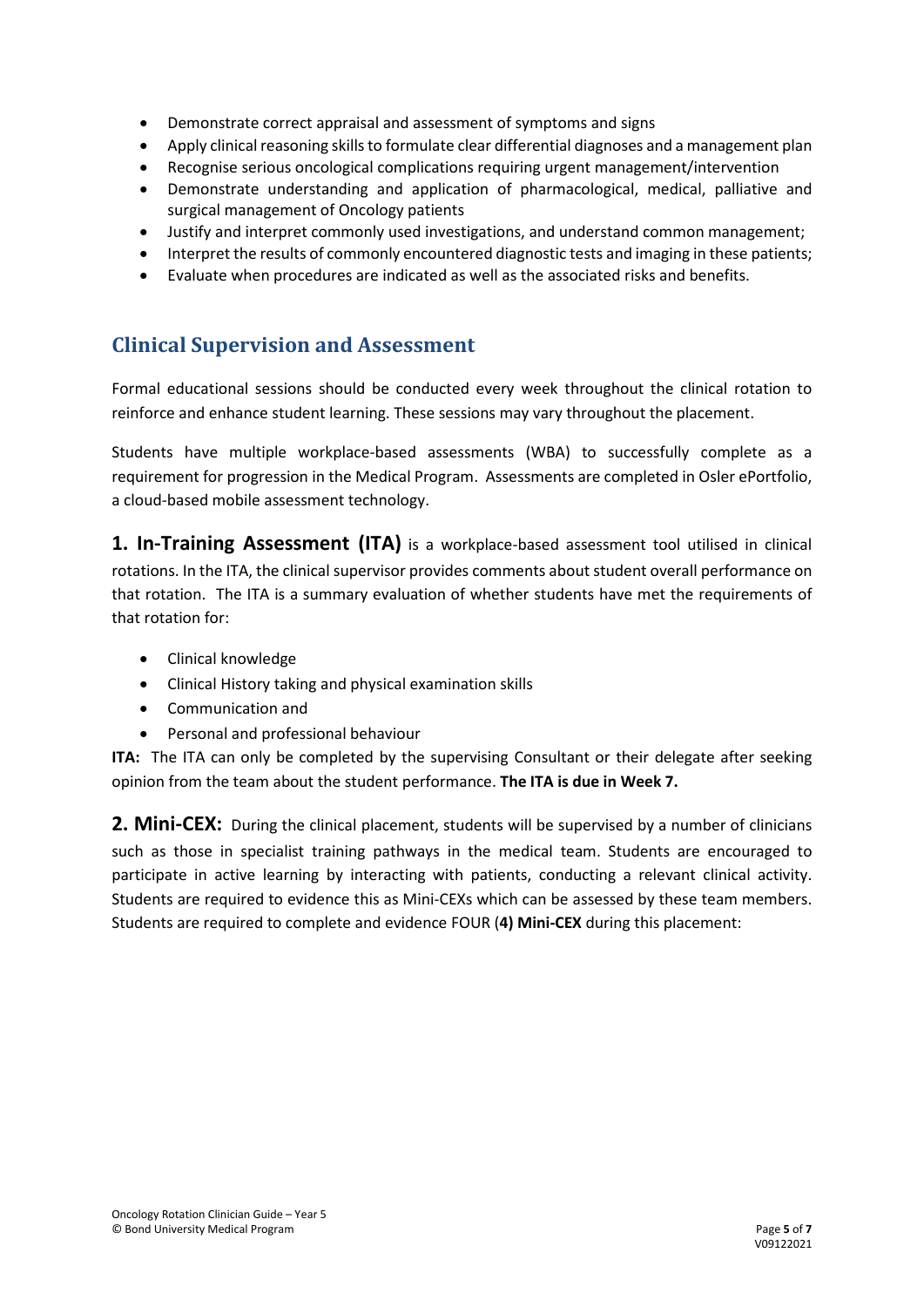The Mini-CEX can be evaluated by a wide range of other health practitioners such as doctors, nurses, allied health, and hospital technicians

The Mini-CEX has been re-designed in conjunction with Griffith University to reduce the workload of completion for supervisors – whilst enhancing personalised feedback on performance to students.

Feedback should align to that given to students at the time of the interaction.

The Global result is a trust rating scale to align our evaluation of students with future clinician decisions around Entrustable Professional Activities.

| <b>Assessment Criteria</b>       |                                                                                                                                                                             |
|----------------------------------|-----------------------------------------------------------------------------------------------------------------------------------------------------------------------------|
| Location*                        |                                                                                                                                                                             |
| Select Location                  |                                                                                                                                                                             |
|                                  | Feedback to assist student's learning:<br>Please describe the Student's Performance: what was effective and ineffective, your overall impression and any specific feedback. |
| Areas of strength:*              |                                                                                                                                                                             |
|                                  |                                                                                                                                                                             |
| Areas of development:*           |                                                                                                                                                                             |
|                                  | O 1. Requires my assistance to complete this task safely in addition to close direct supervision                                                                            |
| Global Overall result:*<br>task) | O 2. Requires direct supervision (I need to be present with the student to observe the interaction and review the                                                           |
|                                  | O 3. Requires proximal supervision (I need to be in an adjacent room or on the same ward as the student and be<br>able to provide immediate or detailed review of task)     |

#### **3. Procedural Skills:**

Bond Medical Students are required to complete the following procedural skills on patients by the completion of their Phase 2 placements in order to graduate. Nine skills are to be completed on patients under guided supervision whilst 5 procedures are theory-only modules to support skills development.

| #              | <b>Required Procedural Skill Activities</b>                  |
|----------------|--------------------------------------------------------------|
| 1              | In-dwelling Catheter                                         |
| $\overline{2}$ | <b>IV Cannulation</b>                                        |
| 3              | Suturing                                                     |
| 4              | IM injection                                                 |
| 5              | SC injection                                                 |
| 6              | <b>ECG</b>                                                   |
| 7              | Venepuncture (venous blood sample)                           |
| 8              | <b>Blood Culture Sampling</b>                                |
| 9              | Sterile wash hand, gown, and glove                           |
| 10             | Examination of ICU patient - Theory Module<br>only           |
| 11             | <b>Blood Gas Analysis</b><br>- Theory Module<br>only         |
| 12             | <b>Chest X-ray Interpretation</b><br>- Theory Module<br>only |
| 13             | <b>Pulse Oximetry</b><br>- Theory Module<br>only             |
| 14             | <b>PPF</b><br>- Theory Module<br>only                        |